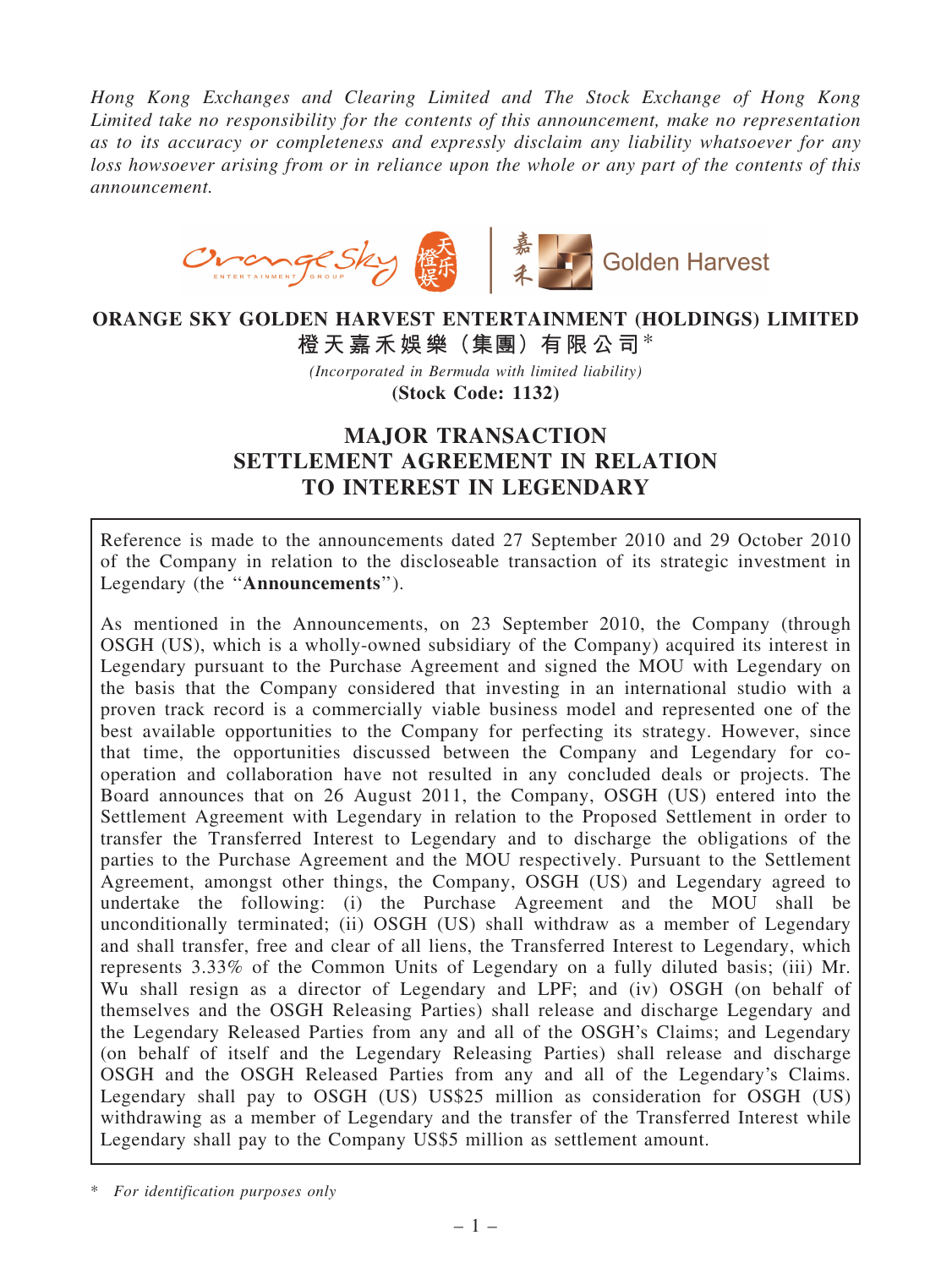As one or more of the applicable percentage ratios for the Proposed Settlement is more than 25% and each of them is less than 75%, the Proposed Settlement constitutes a major transaction for the Company under the Listing Rules and is subject to the reporting, disclosure and Shareholders' approval requirements as stipulated under Chapter 14 of the Listing Rules.

To the best knowledge, information and belief of the Directors having made all reasonable enquiries, no Shareholder has a material interest in the Proposed Settlement and would be required to abstain from voting on the resolutions in connection with the Proposed Settlement if the Company were to convene a general meeting for the approval of the Proposed Settlement. Written Shareholders' approval has been obtained in lieu of holding a general meeting pursuant to Rule 14.44 of the Listing Rules. The closely allied group of Shareholders, holding in aggregate approximately 63.75% of the existing issued share capital of the Company as at the date of this announcement, has given its written approval in respect of the Proposed Settlement. Accordingly no extraordinary general meeting of the Company will be convened for the purpose of approving the Proposed Settlement.

A circular containing, among other things, details of the Proposed Settlement and the transactions contemplated thereunder and other general information of the Company will be despatched to the Shareholders in accordance with the requirements of the Listing Rules on or before 19 September 2011.

Shareholders and potential investors should note that Completion is subject to, among other things, the satisfaction of the conditions precedents, and may or may not proceed. Accordingly, Shareholders and potential investors are reminded to exercise caution when dealing in the securities of the Company.

### INTRODUCTION

Reference is made to the announcements dated 27 September 2010 and 29 October 2010 of the Company in relation to the discloseable transaction of its strategic investment in Legendary (the "Announcements").

As mentioned in the Announcements, on 23 September 2010, the Company (through OSGH (US), which is a wholly-owned subsidiary of the Company) acquired its interest in Legendary pursuant to the Purchase Agreement and signed the MOU with Legendary on the basis that the Company considered that investing in an international studio with a proven track record is a commercially viable business model and represented one of the best available opportunities to the Company for perfecting its strategy. However, since that time, the opportunities discussed between the Company and Legendary for co-operation and collaboration have not resulted in any concluded deals or projects. The Board announces that on 26 August 2011, the Company, OSGH (US) entered into the Settlement Agreement with Legendary in relation to the Proposed Settlement in order to transfer the Transferred Interest to Legendary and to discharge the obligations of the parties to the Purchase Agreement and the MOU respectively.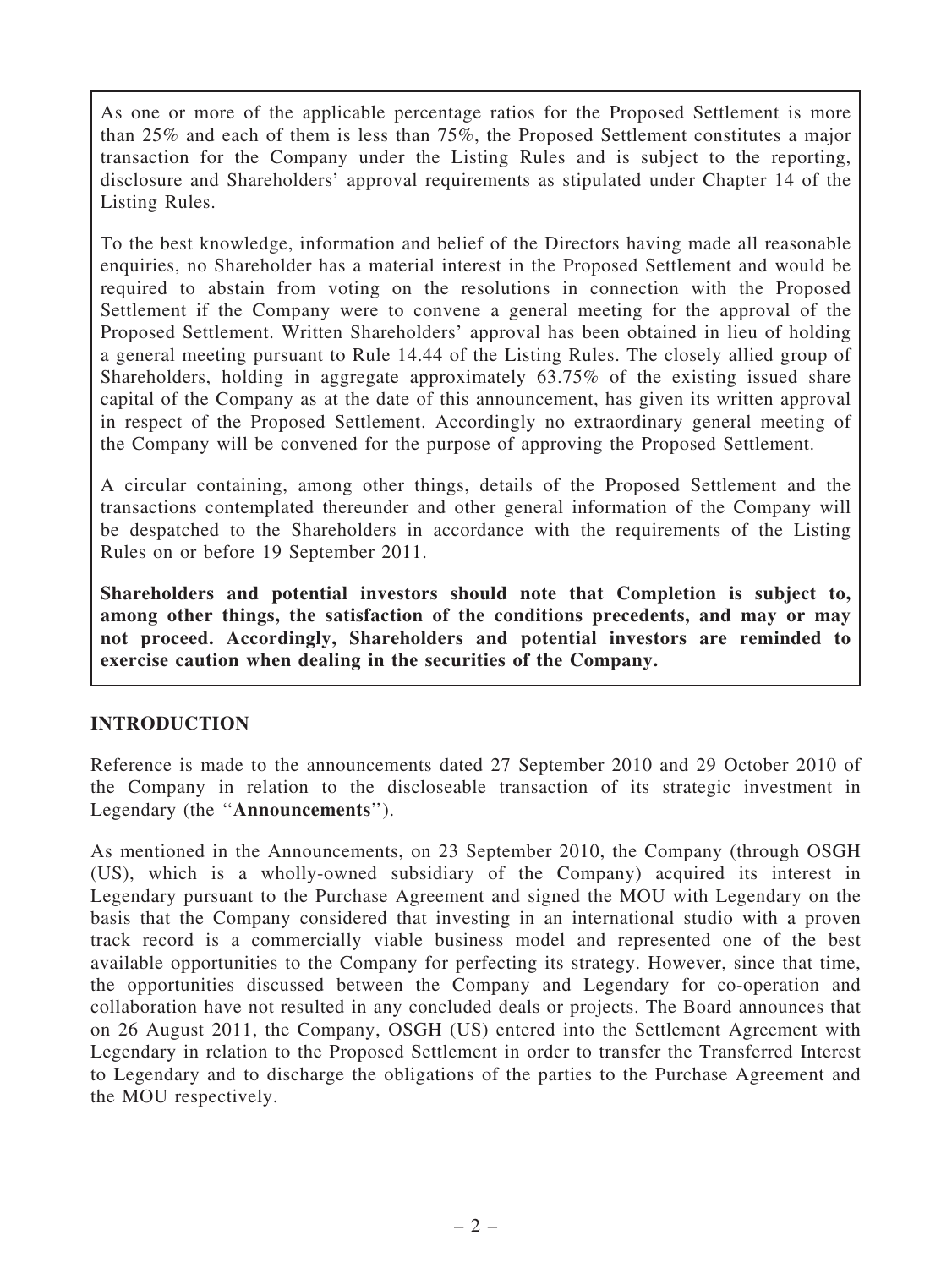## SETTLEMENT AGREEMENT

**Date:** 26 August 2011

Parties:

The Company

OSGH (US)

Legendary

The Company confirms that, to the best of the Directors' knowledge, information and belief having made all reasonable enquiry, other than the interests under the Purchase Agreement and the MOU, Legendary and its ultimate beneficial owner are third parties independent of the Company and any connected persons of the Company.

# Terms of the Settlement Agreement

Pursuant to the Settlement Agreement and conditional upon fulfilment of the conditions precedent to the Settlement Closing, the Company, OSGH (US) and Legendary agreed to undertake the following actions:

- (i) the Purchase Agreement and the MOU shall be unconditionally terminated;
- (ii) OSGH (US) shall withdraw as a member of Legendary and shall transfer, free and clear of all liens, the Transferred Interest to Legendary, which represents 3.33% of the Common Units of Legendary on a fully diluted basis;
- (iii) Mr. Wu shall resign as a director of Legendary and LPF; and
- (iv) OSGH (on behalf of themselves and the OSGH Releasing Parties) shall release and discharge Legendary and the Legendary Released Parties from any and all of the OSGH's Claims, and Legendary (on behalf of itself and the Legendary Releasing Parties) shall release and discharge OSGH and the OSGH Released Parties from any and all of the Legendary's Claims.

### **Consideration**

Legendary shall pay to OSGH (US) US\$25 million as consideration for OSGH (US) withdrawing as a member of Legendary and the transfer of the Transferred Interest while Legendary shall pay to the Company US\$5 million as settlement amount. The Consideration shall be satisfied by wire transfer in immediately available funds to a bank account designated in writing by the Company.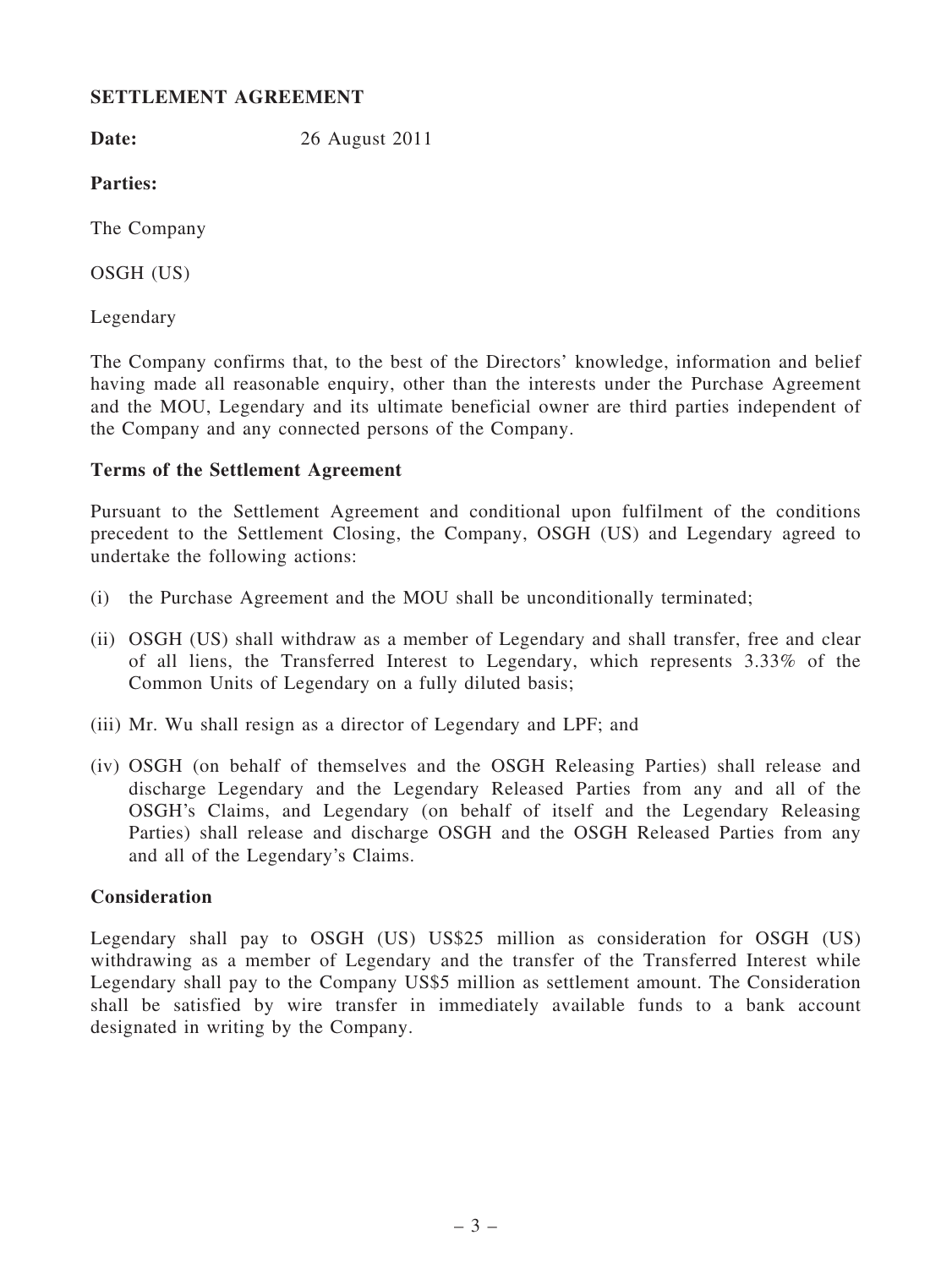The Consideration was determined on normal commercial terms between the Company, OSGH (US) and Legendary after arm's length negotiations between the parties, having taken into account various factors, including, the return generated from the investment in Legendary.

### Conditions Precedent to Settlement Closing

The Proposed Settlement is subject to the receipt of the relevant approvals from the lender, member and the board of Legendary for the consummation of the Settlement Closing by Legendary, and the provision of the Consents Received Notice by Legendary to the Company.

#### Settlement Closing

Subject to fufilment of the conditions precedent to Settlement Closing, the Settlement Closing shall take place on the business day following the date of the Consents Received Notice.

If the Settlement Closing does not take place by 5:00 p.m. (Los Angeles time) on 9 September 2011, the Settlement Agreement shall terminate automatically.

Upon Settlement Closing, neither the Company nor OSGH (US) shall be a member of Legendary or the holder of any interest whatsoever in Legendary or any of its subsidiaries or affiliates, and the Transferred Interest shall be terminated and cancelled.

### INFORMATION ON THE COMPANY, OSGH (US) AND LEGENDARY

#### The Company

The Company is a company incorporated in Bermuda with limited liability, the shares of which are listed on the Main Board of the Stock Exchange.

The principal business activities of the Group are in production, financing, distribution and theatrical exhibition of motion pictures. As of 31 December 2010, the Group operated 33 cinemas with 250 screens across China, Hong Kong, Taiwan and Singapore and is a leading distributor in the region.

#### OSGH (US)

OSGH (US) is a company incorporated in the State of Delaware with limited liability and a wholly-owned subsidiary of the Company. Its principal business activity is investment holding.

#### Legendary

Legendary is an independent production company founded in 2004 to create, develop, coproduce and co-finance major motion pictures. Since Legendary's incorporation in 2004, it has co-financed 22 motion pictures that have produced an aggregate worldwide box office of in excess of US\$5.9 billion. During the 2010 calendar year, 5 motion pictures co-financed by Legendary were released. They produced an aggregated worldwide box office in excess of USD1.7 billion. Productions to date include *Inception, Clash of the Titans, The Dark Knight, 300* and *The Hangover.*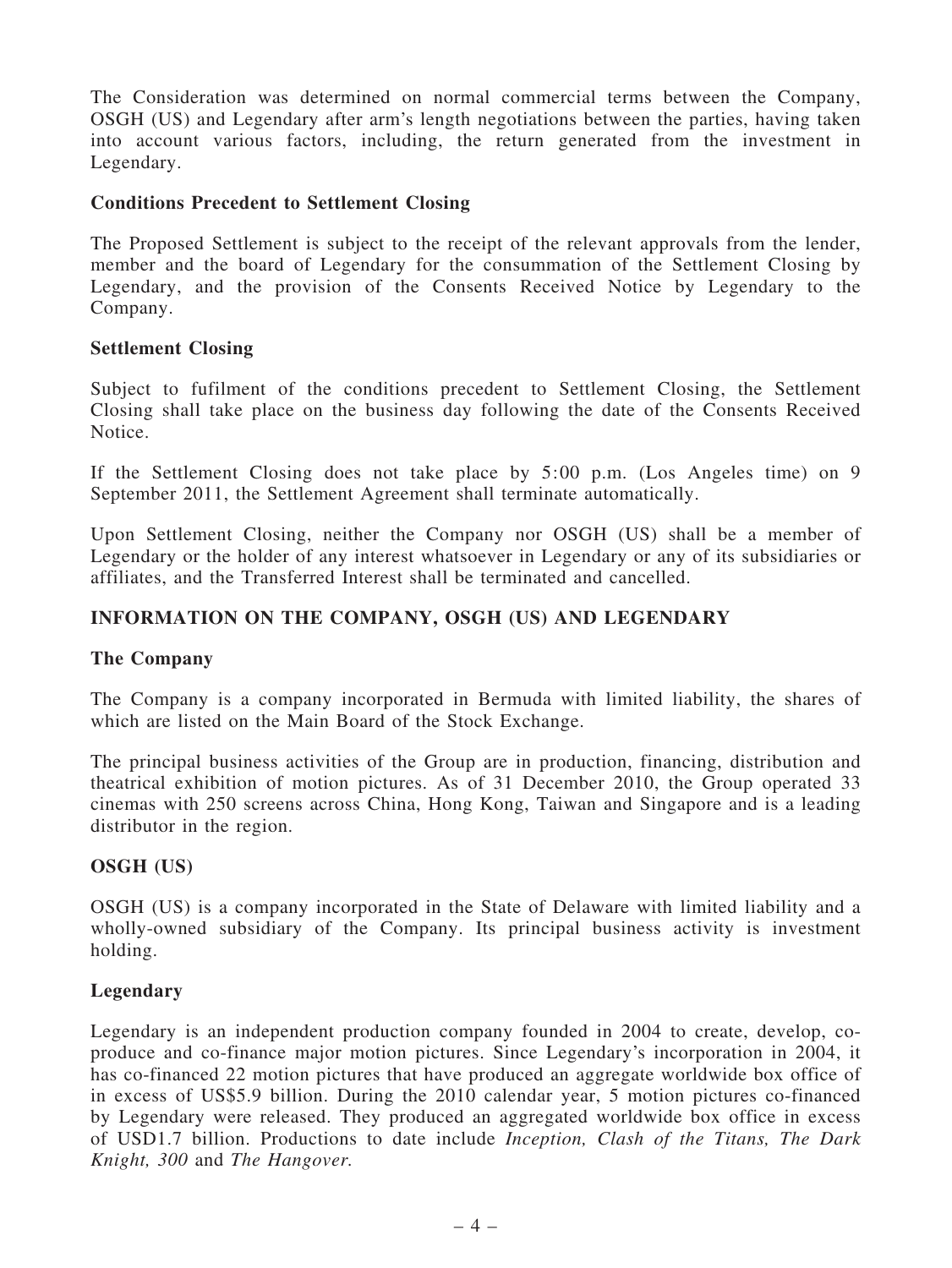## FINANCIAL INFORMATION OF LEGENDARY

The Company has applied to the Stock Exchange for a waiver from the disclosure requirements under Rules 14.58(6) and 14.58(7) of the Listing Rules to disclose the value of the assets and net profits of Legendary.

## REASONS FOR THE PROPOSED SETTLEMENT

The Board believes that the disposal of the Transferred Interest pursuant to the Settlement Agreement will provide a timely opportunity for the Company to improve its cashflow, in view of the Group's ongoing cinema expansion and investment in motion picture production in the PRC. The proceeds of the Proposed Settlement will thus be used for general working capital and for future investment opportunities of the Company.

Further, the Board takes the view that there has been a change in circumstances regarding the original reasons why the Company acquired its interest in Legendary. In its announcement dated 27 September 2010, the Company stated that it had acquired its interest in Legendary on the basis that the Company considered that investing in an international studio with a proven track record is a commercially viable business model. The Board believed that Legendary, with its outstanding track record and promising pipeline of motion pictures, represented one of the best available opportunities to the Company for perfecting its strategy. Since that time, however, the opportunities discussed between the Company and Legendary for co-operation and collaboration have not resulted in any concluded deals or projects.

In view of all the above reasons, the Company has decided to dispose of its interest in Legendary. The Company will continue on pursuing partnership opportunities with foreign production companies to enter the PRC motion picture market in relation, amongst other things, to the production, distribution and theatrical exhibition of motion pictures in the PRC.

Having carefully reviewed and considered the terms of conditions of the Settlement Agreement, the Directors are of the view that the terms of the Settlement Agreement are on normal commercial terms and are fair and reasonable and the entering into of the Settlement Agreement is in the best interests of the Company and its Shareholders as a whole.

### EXPECTED GAIN ON THE PROPOSED SETTLEMENT

The Directors expect that the Company will record a gain before tax of approximately US\$4.1 million on the Proposed Settlement. The gain is calculated with reference to the difference between the Consideration and the carrying value of the Transferred Interest as at 31 December 2010 as shown in the auditor's report in the Company's annual report for the year ended 31 December 2010, without taking into consideration the effects of tax and relevant expenses to be incurred. The actual gain on the Proposed Settlement shall be subject to the payment of tax determined by the relevant tax authorities and the final review by the auditors of the Company.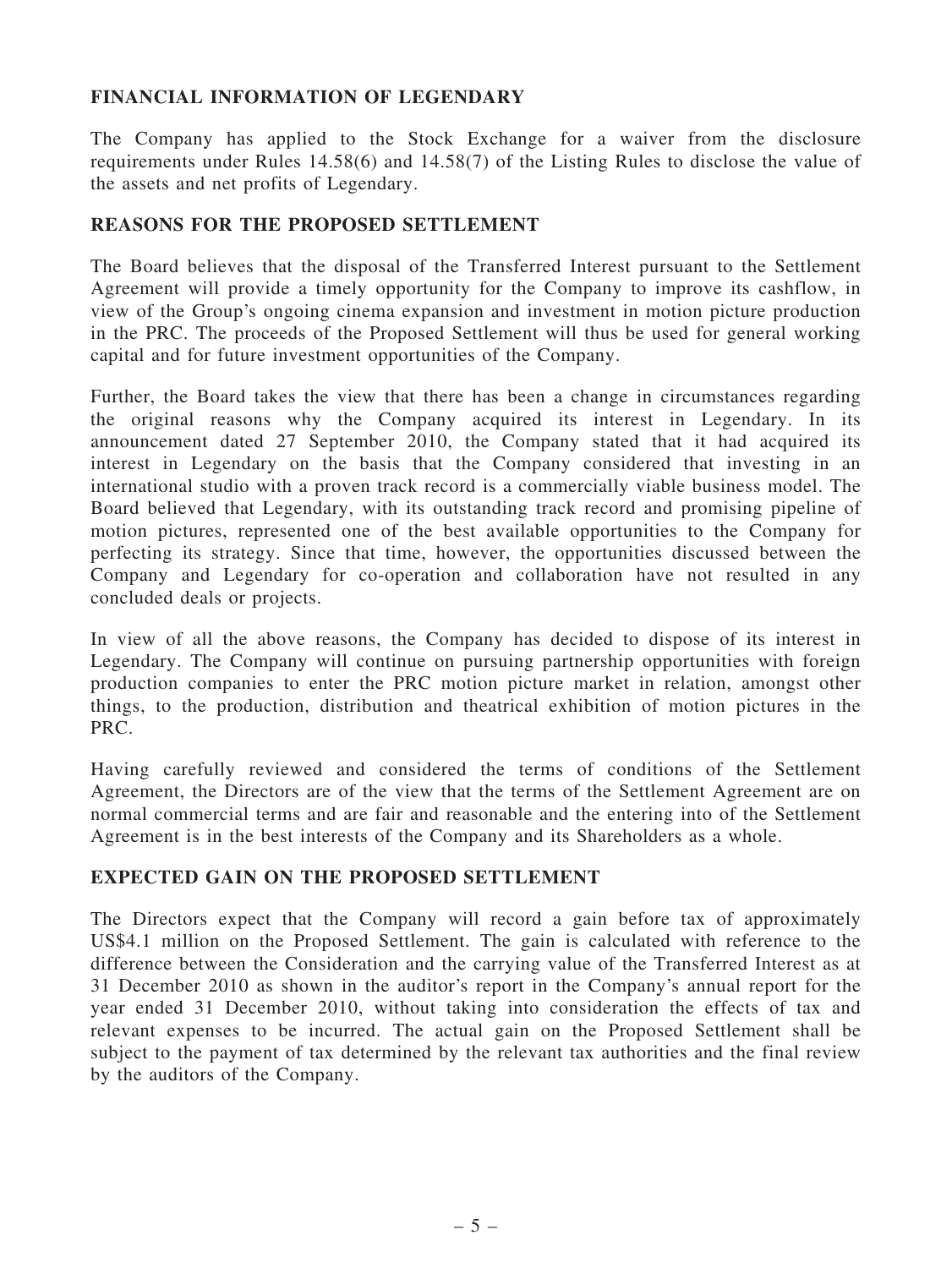### USE OF PROCEEDS

The net proceeds from the Proposed Settlement, being the Consideration net of relevant expenses, are estimated to be approximately US\$29.8 million. The Company intends to use the net proceeds as general working capital and for future investment opportunities of the Company.

### LISTING RULES IMPLICATIONS

As one or more of the applicable percentage ratios for the Proposed Settlement is more than 25% and each of them is less than 75%, the Proposed Settlement constitutes a major transaction for the Company under the Listing Rules and is subject to the reporting, disclosure and Shareholders' approval requirements as stipulated under Chapter 14 of the Listing Rules.

To the best knowledge, information and belief of the Directors having made all reasonable enquiries, no Shareholder has a material interest in the Proposed Settlement and would be required to abstain from voting on the resolutions in connection with the Proposed Settlement if the Company were to convene a general meeting for the approval of the Proposed Settlement. Written Shareholders' approval has been obtained in lieu of holding a general meeting pursuant to Rule 14.44 of the Listing Rules. The closely allied group of Shareholders, holding in aggregate approximately 63.75% of the existing issued share capital of the Company as at the date of this announcement, has given its written approval in respect of the Proposed Settlement. The closely allied group of Shareholders consists of (i) Skyera International; (ii) Mainway Enterprises; (iii) Orange Sky Entertainment; and (iv) Cyber International. Accordingly no extraordinary general meeting of the Company will be convened for the purpose of approving the Proposed Settlement.

A circular containing, among other things, details of the Proposed Settlement and the transactions contemplated thereunder and other general information of the Company will be despatched to the Shareholders in accordance with the requirements of the Listing Rules on or before 19 September 2011.

Shareholders and potential investors should note that Completion is subject to, among other things, the satisfaction of the conditions precedents, and may or may not proceed. Accordingly, Shareholders and potential investors are reminded to exercise caution when dealing in the securities of the Company.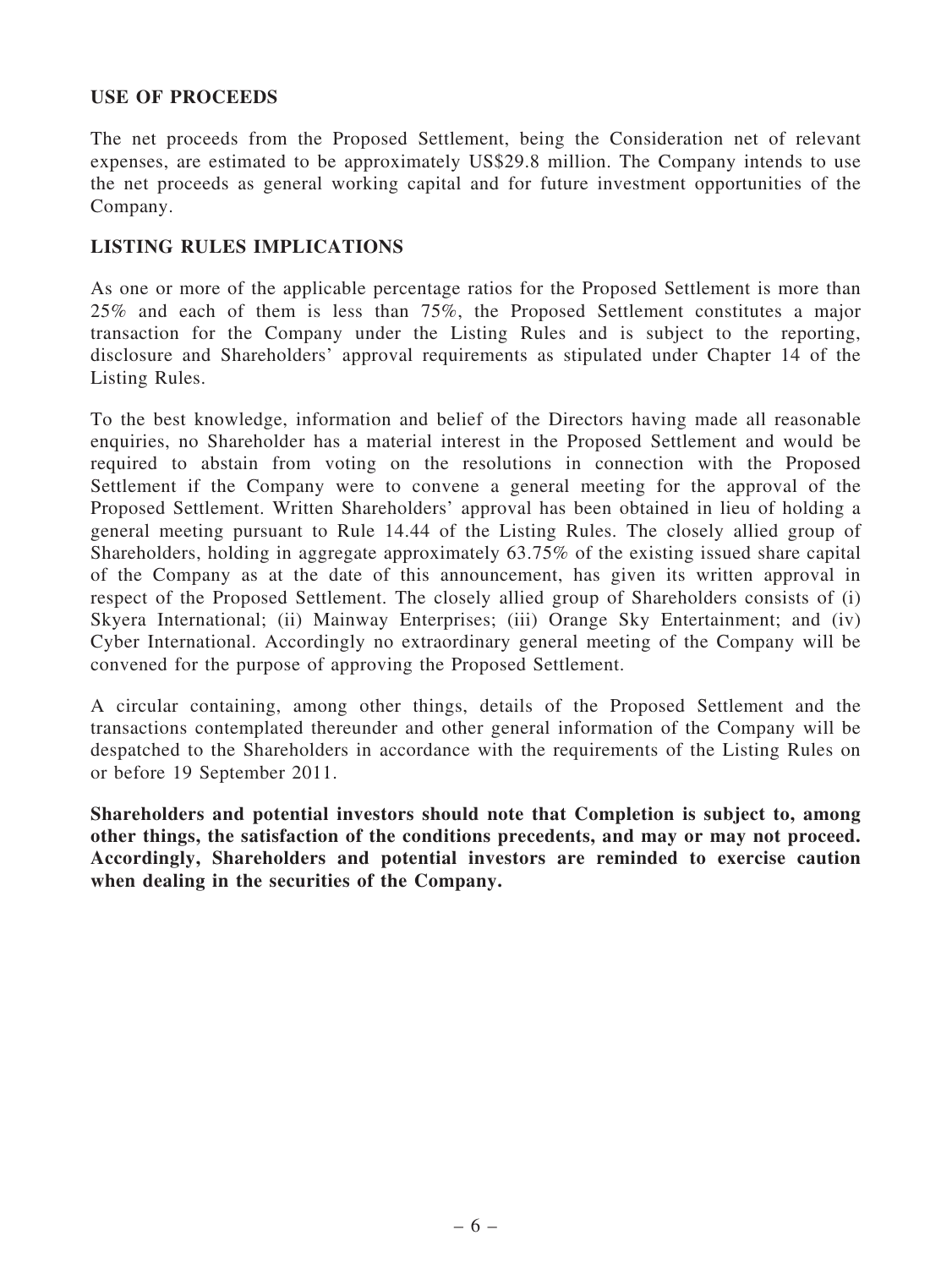# DEFINITIONS

In this announcement, unless the context otherwise requires, the following terms have the following meaning when used herein:

| "Board"                    | the board of Directors                                                                                                                                                                                                                                                                       |
|----------------------------|----------------------------------------------------------------------------------------------------------------------------------------------------------------------------------------------------------------------------------------------------------------------------------------------|
| "Common Units"             | limited liability company interests in Legendary having<br>rights and obligations set forth in the LLC Agreement                                                                                                                                                                             |
| "Company"                  | Orange Sky Golden Harvest Entertainment (Holdings)<br>Limited, a company incorporated in Bermuda with limited<br>liability, the shares of which are listed on the Main Board of<br>the Stock Exchange                                                                                        |
| "Consents Received Notice" | the written notice to be given by Legendary to the Company<br>upon the receipt by Legendary of the requisite approvals for<br>the consummation of the Settlement Closing                                                                                                                     |
| "Consideration"            | the aggregate consideration payable by Legendary to OSGH<br>for the Proposed Settlement                                                                                                                                                                                                      |
| "Cyber International"      | Cyber International Limited, a company owned by an<br>associate of Mr. Wu, which is interested in 180,000,000<br>Shares, representing 6.66% of the entire issued share capital<br>of the Company                                                                                             |
| "Directors"                | the directors of the Company                                                                                                                                                                                                                                                                 |
| "Group"                    | the Company together with its subsidiaries                                                                                                                                                                                                                                                   |
| "Hong Kong"                | Hong Kong Special Administrative Region of the People's<br>Republic of China                                                                                                                                                                                                                 |
| "Investment"               | OSGH's investment in Legendary, its holding of limited<br>liability company interests of Legendary, or the transfer of<br>the Transferred Interest to Legendary pursuant to the<br>Settlement Agreement                                                                                      |
| "Legendary"                | Legend Pictures, LLC, a Delaware limited liability company                                                                                                                                                                                                                                   |
| "Legendary's Claims"       | any and all claims that any of the Legendary Releasing<br>Parties has ever had, may now have, or may later assert, that<br>in any way are based upon, arise from or relate to the<br>Investment or Mr. Wu's position, status, rights<br>or<br>obligations as a director of Legendary and LPF |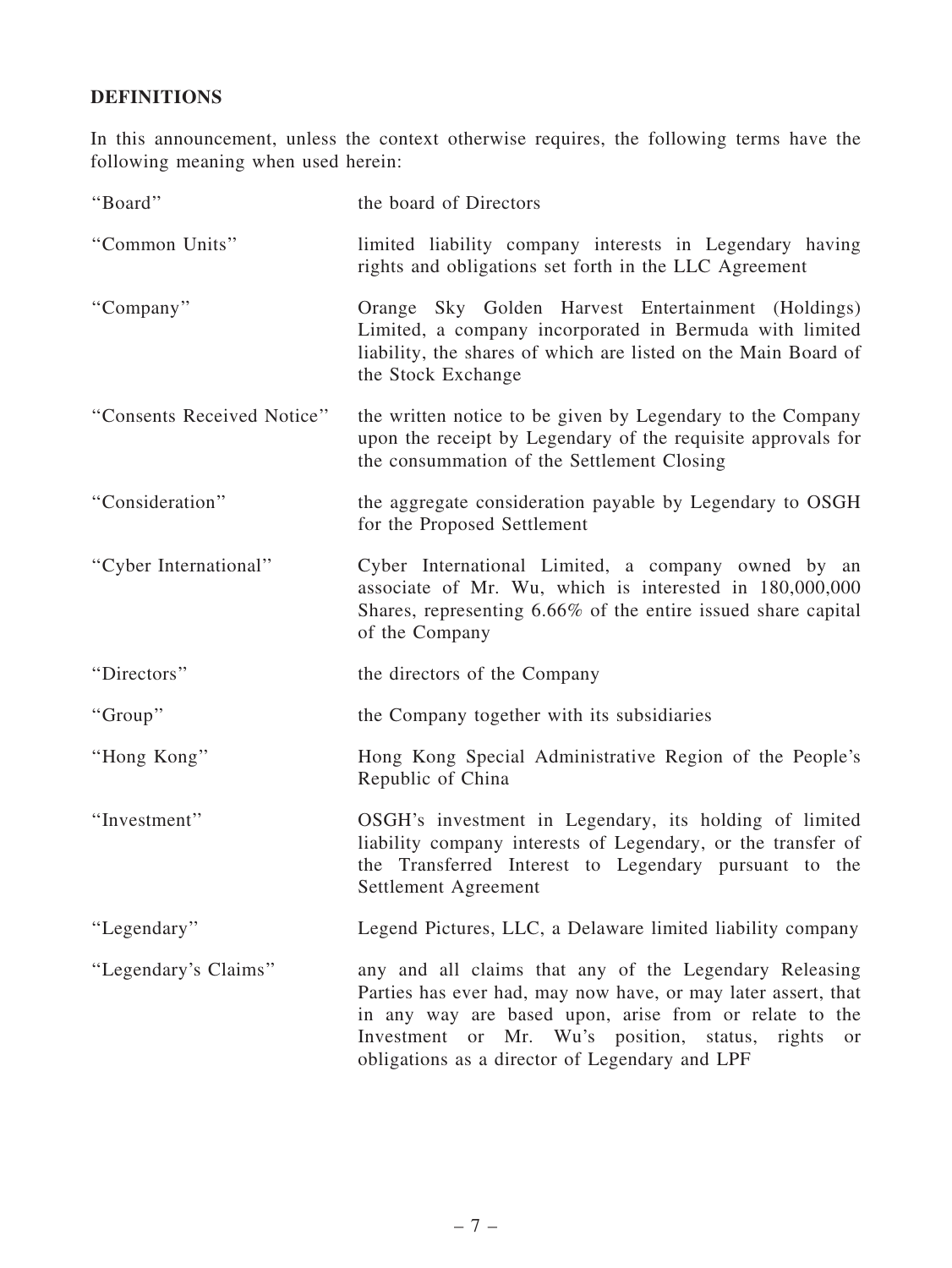| "Legendary Released Parties/<br>Legendary Releasing<br>Parties" | Legendary and each of Legendary's past, present and future<br>directors, officers, employees, managers,<br>affiliates,<br>shareholders, members, partners, representatives, agents,<br>accountants,<br>heirs,<br>attorneys,<br>insurers,<br>executors,<br>administrators, conservators and successors and assigns |
|-----------------------------------------------------------------|-------------------------------------------------------------------------------------------------------------------------------------------------------------------------------------------------------------------------------------------------------------------------------------------------------------------|
| "Listing Rules"                                                 | The Rules Governing the Listing of Securities on the Stock<br>Exchange                                                                                                                                                                                                                                            |
| "LLC Agreement"                                                 | The Fourth Amended and Restated Limited Liability<br>Company Agreement dated 18 March 2011 entered into<br>among OSGH (US), Legendary and other investors                                                                                                                                                         |
| "LPF"                                                           | Legendary Pictures Funding, LLC, a Delaware limited<br>liability company<br>and wholly-owned subsidiary of<br>Legendary                                                                                                                                                                                           |
| "Mainway Enterprises"                                           | Mainway Enterprises Limited, a company wholly owned by<br>Mr. Wu, which is interested in 408,715,990 Shares,<br>representing 15.12% of the entire issued share capital of the<br>Company                                                                                                                          |
| "MOU"                                                           | a non-binding Memorandum of Understanding dated 23<br>September 2010 entered into between the Company and<br>Legendary                                                                                                                                                                                            |
| "Mr. Wu"                                                        | Mr. Wu Kebo, a director of Legendary, LPF and the<br>Company                                                                                                                                                                                                                                                      |
| "Orange Sky Entertainment"                                      | Orange Sky Entertainment Group (International) Holding<br>Company Limited, a company which is 80% owned by Mr.<br>Wu, which is interested in 565,719,948 Shares, representing<br>20.92% of the entire issued share capital of the Company                                                                         |
| "OSGH"                                                          | the Company and OSGH (US)                                                                                                                                                                                                                                                                                         |
| "OSGH's Claims"                                                 | any and all claims of whatever kind or nature that any of the<br>OSGH Releasing Parties has ever had, may now have, or<br>may later assert, that in any way are based upon, arise from<br>or relate to the Investment or Mr. Wu's position, status,<br>rights or obligations as a director of Legendary and LPF   |
| "OSGH Released Parties/<br><b>OSGH Releasing Parties"</b>       | OSGH and each of OSGH's past, present and future<br>officers,<br>affiliates,<br>directors,<br>employees,<br>managers,<br>shareholders, members, partners, representatives, agents,<br>accountants,<br>heirs,<br>attorneys,<br>insurers,<br>executors,<br>administrators, conservators and successors and assigns  |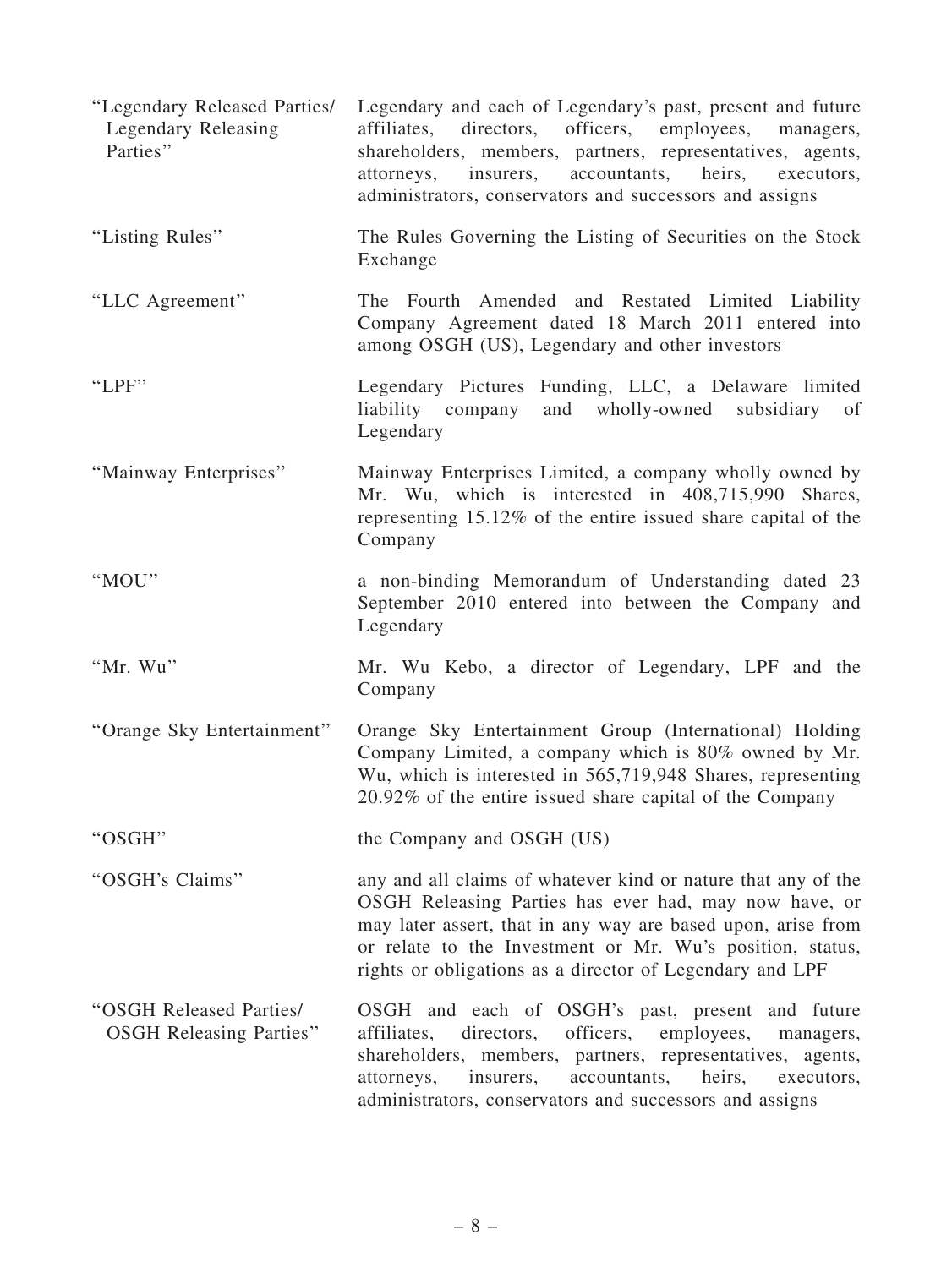| "OSGH (US)"               | OSGH (US) Investment Limited, a company incorporated in<br>the State of Delaware with limited liability and a wholly-<br>owned subsidiary of the Company                                                                                                                             |
|---------------------------|--------------------------------------------------------------------------------------------------------------------------------------------------------------------------------------------------------------------------------------------------------------------------------------|
| "PRC"                     | the People's Republic of China, which for the purpose of<br>this announcement excludes Hong Kong, Taiwan and Macao                                                                                                                                                                   |
| "Proposed Settlement"     | the proposed settlement pursuant to the terms of the<br>Settlement Agreement                                                                                                                                                                                                         |
| "Purchase Agreement"      | the purchase and sale agreement dated 23 September 2010<br>entered into between OSGH (US) and Legendary in relation<br>to the purchase by OSGH (US) of an aggregate of 33,333.33<br>Common Units issued by Legendary and appointment of Mr.<br>Wu as a director of Legendary and LPF |
| "Settlement Agreement"    | the settlement, withdrawal and release agreement dated 26<br>August 2011 entered into among the Company, OSGH (US),<br>and Legendary                                                                                                                                                 |
| "Settlement Closing"      | the closing of the settlement pursuant to the Settlement<br>Agreement                                                                                                                                                                                                                |
| "Shares"                  | ordinary share(s) of $HK$0.10$ each in the share capital of<br>the Company                                                                                                                                                                                                           |
| "Shareholders"            | holders of issued Shares of the Company                                                                                                                                                                                                                                              |
| "Skyera International"    | Skyera International Limited, a company wholly owned by<br>Mr. Wu, which is interested in 569,458,130 Shares,<br>representing 4.06% of the entire issued share capital of the<br>Company                                                                                             |
| "Stock Exchange"          | The Stock Exchange of Hong Kong Limited                                                                                                                                                                                                                                              |
| "Transferred Interest"    | 100% of OSGH's limited liability company interest in<br>Legendary, which represents an aggregate of 33,333.33<br>Common Units of Legendary, or approximately 3.33% of<br>the Common Units of Legendary on a fully diluted basis                                                      |
| "US\$"                    | United States dollars, the lawful currency of the United<br><b>States of America</b>                                                                                                                                                                                                 |
| $\cdot \cdot \mathcal{A}$ | per cent.                                                                                                                                                                                                                                                                            |
|                           | By Order of the Board<br><b>Orange Sky Golden Harvest</b><br><b>Entertainment (Holdings) Limited</b><br><b>Yuen Kwok On</b>                                                                                                                                                          |

*Company Secretary*

Hong Kong, 26 August 2011